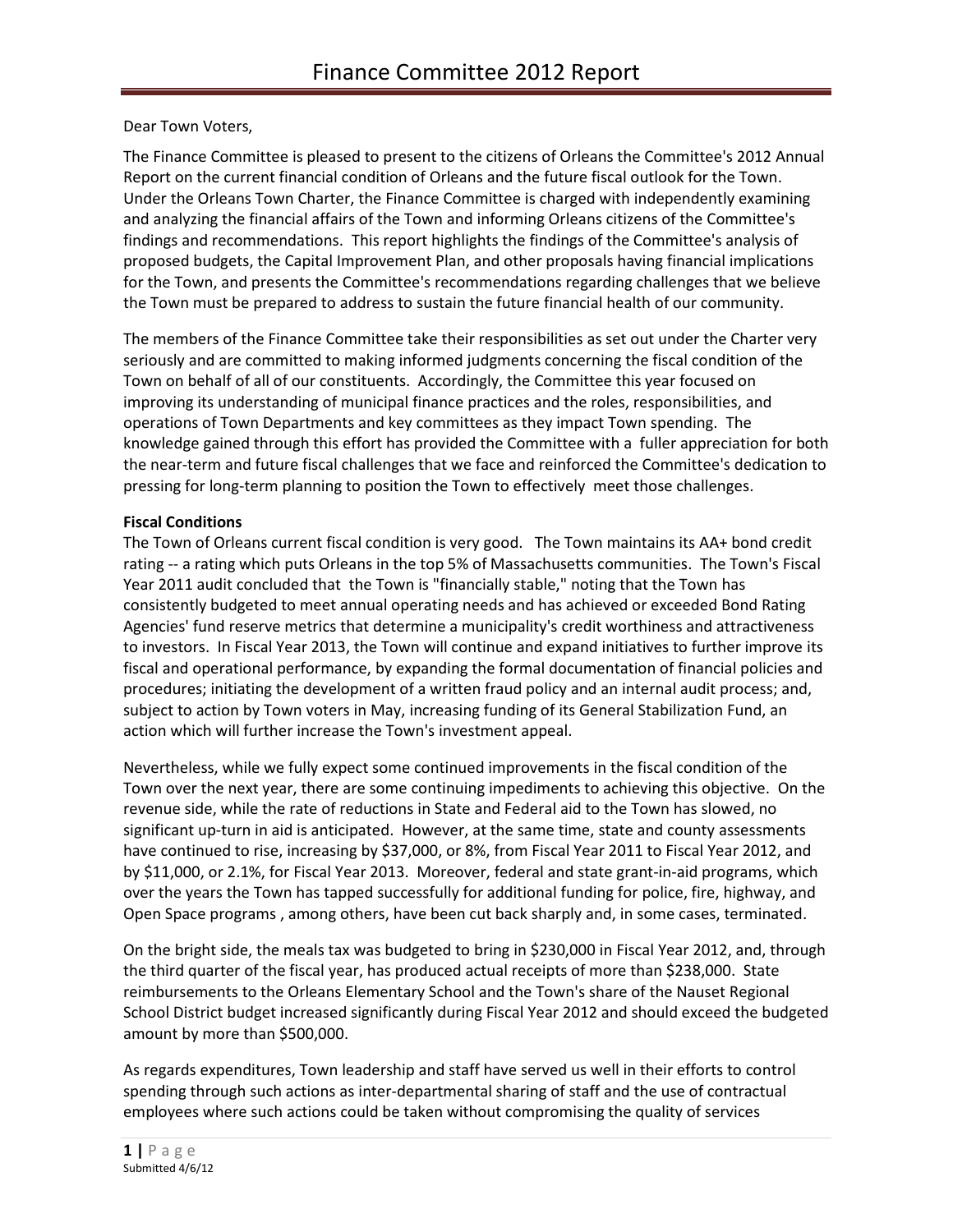delivered; adopting health insurance redesign plans that will achieve a net reduction \$260,000 for the first year and greater savings in the ensuing years; authorizing refinancing of bonds that over the life of the bonds will produce savings of \$600,000 for the Community Preservation Committee's Open Space Program and the Town Water Department.

But, there are other macro and demographic factors that also impact the health of the Town that need to be considered explicitly. While economic data indicates that the country continues to emerge from the fiscal crisis that began in 2008, individuals' perceptions of their own personal financial well-being remains poor. The rate of inflation is 2.87 percent, up by .76 percent from the rate at this time last year. Incomes from wages, pensions, social security, and interest income are frozen in place. Fueled further by escalating worries about the jobs market, housing prices, health care costs, and rising gasoline prices, individuals remain skeptical about their economic future.

This skepticism is reflected in Orleans where citizens across the economic spectrum are coping with rising real costs of necessities such as food, heating fuel, and gasoline. Moreover, many of our citizens are caught in the squeeze between rising costs and fixed or reduced income. Interest rates remain at low levels, and negatively impact not only the Town's revenue picture, but the disposable income available to residents who are dependent upon investment income as their primary source of support for their living expenses.

With a steadily declining share of state and federal tax dollars being returned to us, taxes and fees paid by Orleans citizens directly to the Town comprise an increasing percentage of revenues available to support Town government and its operations. In addition, while Orleans' tax rate has been stable for many years, and remains one of the lowest on Cape Cod, increased spending for capital projects that are on the horizon can be expected to begin to drive costs upward. The challenge of Town leadership is to maintain the financial health of the Town while not increasing the real economic stress felt by its citizens.

## **The Numbers**

## *The Proposed Fiscal Year 2013 Budget*

The Fiscal Year 2013 budget that will be presented to Orleans voters for their consideration during the May 7, 2012, Town Meeting, reflects a 2.8% increase over the previous fiscal year, rising from \$29,229,000 for Fiscal Year 2012 to \$29,937,000 for Fiscal Year 2013. The Budget for Fiscal Year 2008 was \$26,029,000. Over the previous six years, Orleans' budget has increased by 15.0%. In that same period, property tax revenues have increased by 22 %.

|                          | Proposed Fiscal Year 2013 |              | <b>Actual Fiscal Year 2008</b> |              |
|--------------------------|---------------------------|--------------|--------------------------------|--------------|
| <b>Source of Revenue</b> | <b>Dollars</b>            | % of Revenue | <b>Dollars</b>                 | % of Revenue |
| Property Tax             | \$22,332,000              | 75.0%        | \$18,358,000                   | 70.5%        |
| Local Receipts           | 4,383,000                 | 14.6%        | \$4,087,000                    | 16.0%        |
| Motor Vehicle Excise     | 876,000                   | 2.9%         | \$1,145,000                    | 4.4%         |
| State Aid                | 452,000                   | 1.5%         | 773,000                        | 3.0%         |
| Hotel/Meals Tax          | 455,000                   | 1.5%         | 193,000                        | 0.7%         |
| Free Cash                | 700,000                   | 2.3%         | 659,000                        | 2.5%         |
| Other                    | 925,000                   | 3.0%         | \$1,014,000                    | 3.9%         |

The major sources of Revenue for Fiscal Year 2013 and Fiscal Year 2008 are listed in the table below.

Likewise, we made the same comparison in expenses for Fiscal Year 2012 and Fiscal Year 2008.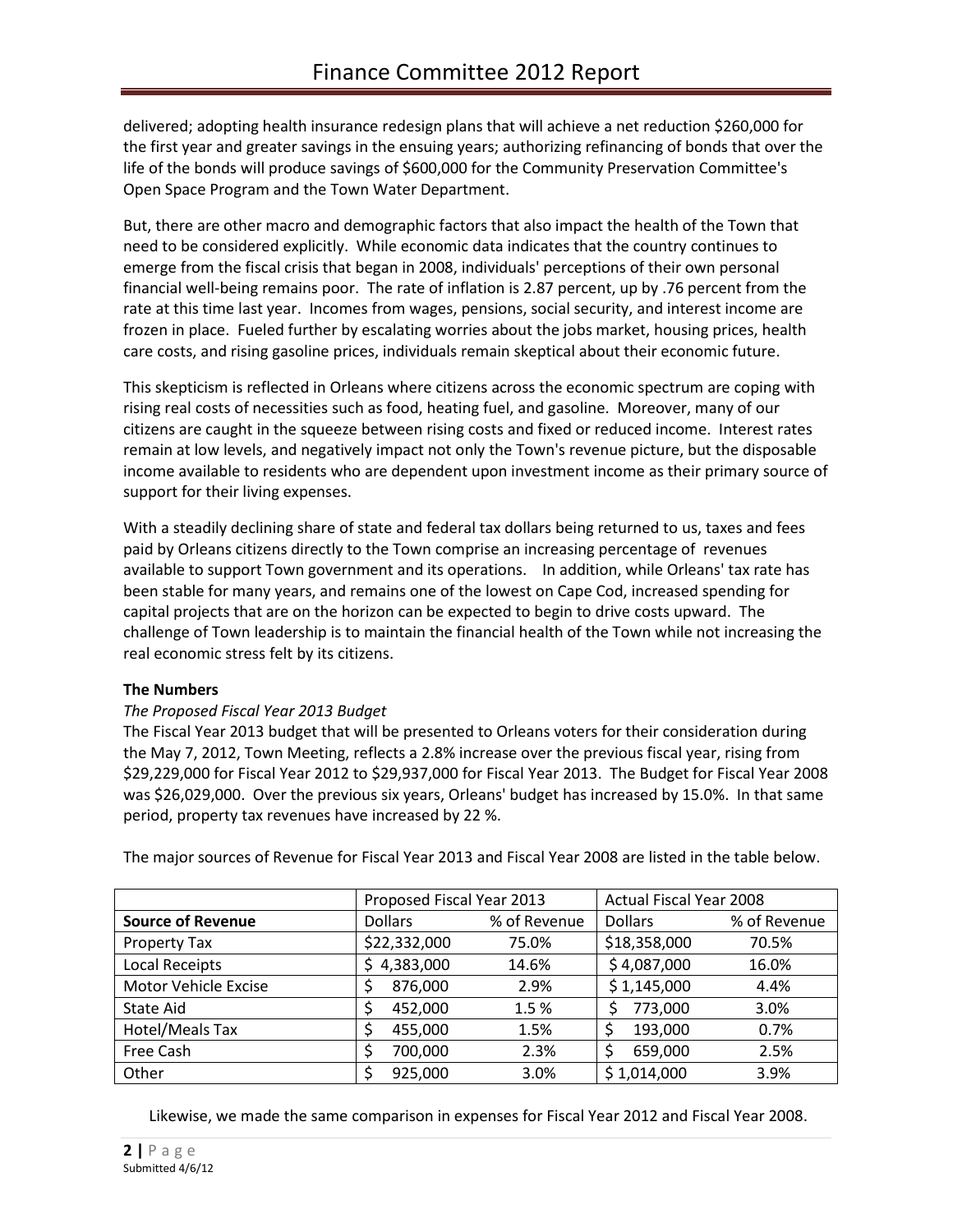|                                     | Proposed Fiscal Year 2013 |              | <b>Actual Fiscal Year 2008</b> |              |
|-------------------------------------|---------------------------|--------------|--------------------------------|--------------|
| <b>Expenses</b>                     | <b>Dollars</b>            | % of Expense | <b>Dollars</b>                 | % of Expense |
| <b>Salaries and Benefits</b>        | \$12,138,000              | 40.5%        | \$11,008,000                   | 42.0%        |
| <b>School Expenses</b>              | \$7,884,000               | 26.4%        | \$7,186,000                    | 27.6%        |
| <b>General Expenses</b>             | \$3,502,000               | 11.7%        | \$3,320,000                    | 12.8%        |
| Debt                                | \$2,921,000               | 9.8%         | \$2,272,000                    | 8.7%         |
| <b>State and County Assessments</b> | 517,000<br>\$             | 1.7%         | 466,000                        | 1.8%         |
| Capital Outlay                      | 880,000<br>\$             | 2.9%         | 622,000                        | 2.4%         |
| <b>Community Preservation</b>       | 637,000                   | 2.1%         | 524,000<br>Ś                   | 2.0%         |
| <b>Special Articles</b>             | 1,433,000                 | 4.8%         | 295,000                        | 1.1%         |

## *The Capital Improvement Plan*

The Capital Plan for Fiscal Year 2014– 2018 provides the taxpayers with a plan of the estimated cost and timing for Capital Projects that the town is considering. The approval of the plan is not a commitment to spend money as each project must be approved subsequently at Town Meeting in the year it is to be funded.

The Capital Improvement Plan to be presented at this year's Town Meeting totals \$47,750,000. The breakdown of the Capital Improvement Plan is:

| Fiscal Year 2014 | \$1,675.000  |
|------------------|--------------|
| Fiscal Year 2015 | \$42,550,000 |
| Fiscal Year 2016 | \$625,000    |
| Fiscal Year 2017 | \$2,450,000  |
| Fiscal Year 2018 | \$450,000    |

## **Meeting Future Challenges**

Orleans is rich in history, charm, and natural resources; it is unique in its composition and character. Our Town has much to offer its residents and visitors. We have access to bay, ocean, and fresh water ponds. We have many conservation areas for walking and enjoying open space. Our parks are plentiful and well maintained. Our Cape Cod Baseball League team draws fans from across the country.

Town services are of the highest quality, maintained by a cadre of dedicated employees who work hard to provide for the needs of our citizens and visitors. With a median age of 60, services for our senior residents especially are in great demand. The Orleans Council of Aging serves that community well with an extensive and diverse array of programs, including senior day care, care giver support, exercise classes, social gatherings, lunches, and access to assistance for health-related issues; tax preparation; Medicare; and legal issues. At the other end of the age spectrum, our educational offerings are excellent. In 2011, Nauset High School, with 99% percent of its seniors graduating, ranked number 5 among the top 20 high schools in Massachusetts that have the highest graduation rates. To date, 87% of students in the class of 2012 already have met the Competency Determination requirement for graduation. In 2011, the most recent year for which this information is available, more than 90% of Nauset High School graduates went on to pursue some form of higher education. The Orleans Elementary School's outstanding programs are one of this community's most significant assets in drawing young families to our Town.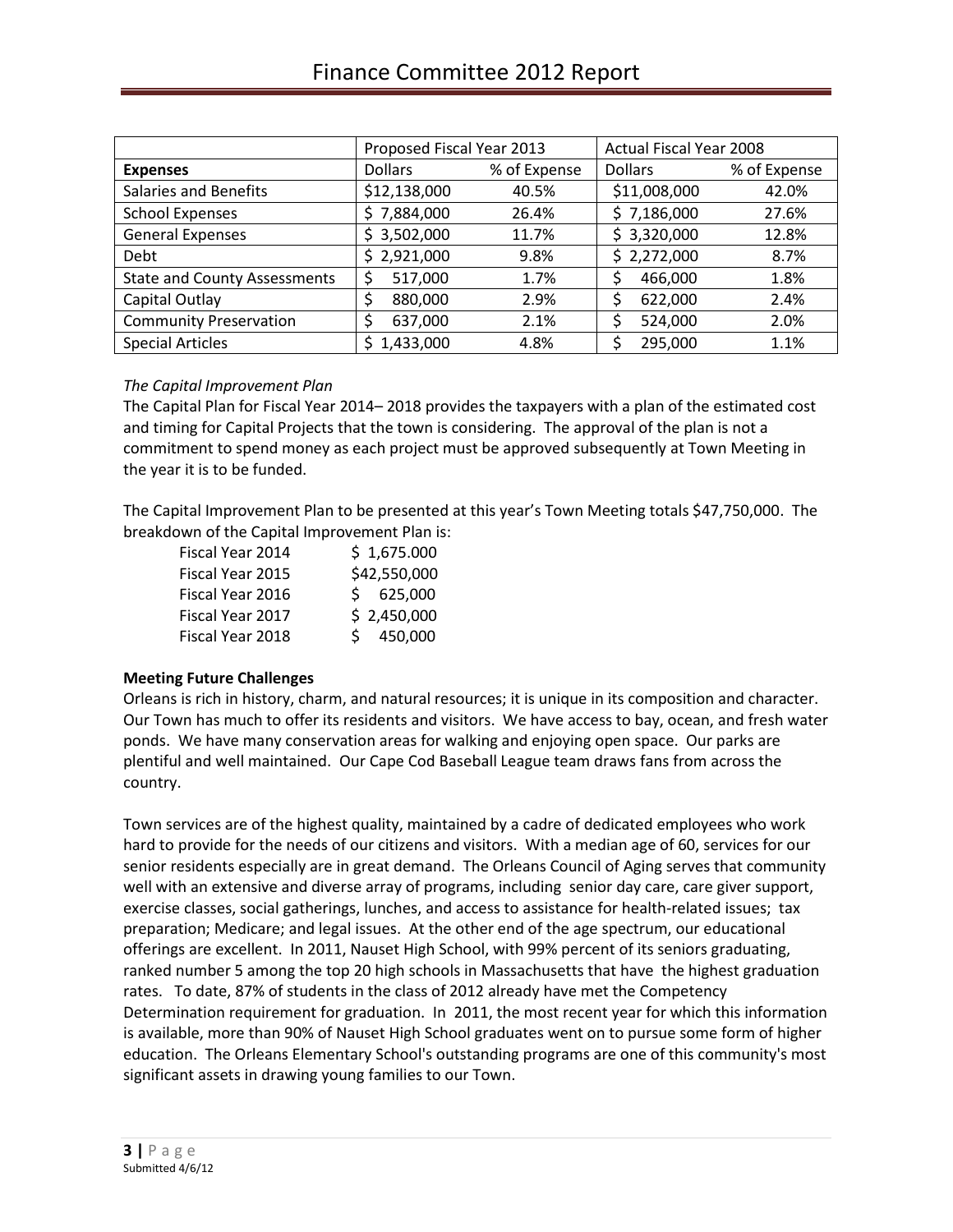But, the challenges facing Orleans are significant as well. Like most of the towns on the Cape, Orleans' population is declining, down by 7.1% from the 2000 to the 2010 Census. Moreover, the average age of that population continues to rise as the Town experiences a decline in the number of young people in Orleans. Orleans does not have a large business base and the lack of well paying jobs to attract a younger population and the relative high cost of housing on the Lower Cape, which younger people cannot afford, threatens to undermine the Town's business community and labor force. The majority of our tax revenues are from residential property. The businesses we do have are under constant pressure to remain financially sound with our declining population. In addition to a declining population, many year-round residents leave Orleans for warmer climates for months at a time. This puts further pressure on our businesses as they try to maintain stable services through extreme swings in demand from a low in the winter months to a high in the summer with seasonal residents in full force. Local realtors report that most individuals currently purchasing homes in Cape towns do not plan to establish permanent residency on the Cape.

# **Critical Issues: Planning for the Long-term**

Economic stressors and constraints create the risk that the annual budget cycle will become focused on a yearly exercise in balancing revenues and expenditure. The need to contain costs when resources are scarce should not outweigh the importance of long-term strategic thinking about spending priorities. The fiscal challenges of the future will be significant. To meet these challenges, the Finance Committee believes that the following must be undertaken as priorities:

- $\triangleright$  Town leadership must sustain a focus on improving its capacity for managing the debt burden. Debt principal and interest payments remain the Town's fastest growing expense. The debt for Fiscal Year 2012 rose by 30% over Fiscal Year 2011, and the debt burden is 10.5% of the total expense. Debt will decline by 4.8% in Fiscal year 2013 due mainly to strategic refinancing of debt. Looking out 2 years, our debt burden in Fiscal Year 2015 is projected to be 14.0% of our expenses. As noted above, recent refinancing of Water Department and Community Preservation Committee bonds will reduce the Town's debt obligations for those projects by more than \$600,000 over the next 10 years. Last year Town voters approved the creation of stabilization funds to finance the Town's water quality drainage improvements and town pavement management initiatives instead of bonding to pay for these important programs. This year, Town voters will be asked to approve the prepayment of principal on an additional Open Space bond, which will reduce the number of years to the bond's maturity and the amount of interest paid during that period. The Finance Committee has supported each of these actions and believes that they are tangible evidence of the Town leadership's commitment to reducing the Town's debt burden overall and the amount of that debt that is financed through bonding. However, as we concluded in our Report last year, we foresee a near-term escalation in pressure on the Budget and Capital Plan to accommodate increased spending to support wastewater management plan design; Town facilities repairs and maintenance; vital roadway and other infrastructure improvements; and a stepping up of funding set aside to pay down unfunded Town Post-Employment Plan liabilities. Decisions regarding the financing of major capital expenditures, must be carefully scrutinized for their long-term impact on the ability of the Town to maintain its critical infrastructure and economic health.
- $\triangleright$  Payments against the Town's unfunded liabilities for employee pensions and other retiree benefits must be accelerated. Currently, the unfunded pension liability is \$16,000,000 and our retirees' other post employment benefits (OPEB) have an accrued liability of \$28,200,889, for a total obligation of \$44,200,889. The pension liability is currently being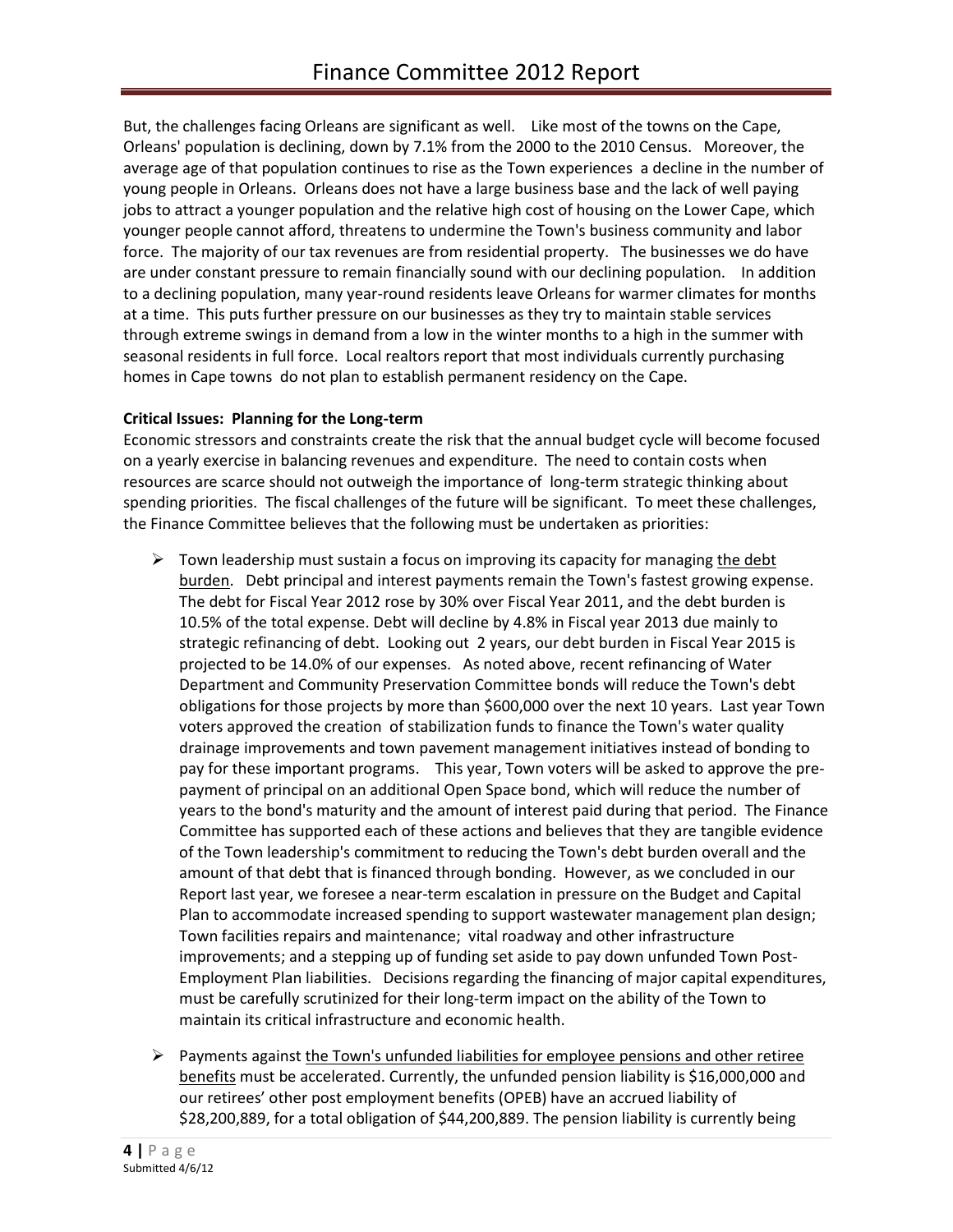funded by the Town on a basis determined by the state. At this year's May Town Meeting, voters will be asked to approve the establishment of a stabilization fund for the OPEB so that funds may begin to be set aside as a reserve for payments against the Town's future liability. The Finance Committee fully supports this action and is hopeful that Town voters will concur. The recent actions of Town leaders to shift retirees to Medicare; redesign the Town's Group Health program; and pursue the possible reduction of the Town's contribution to employee health care may result in reductions in the amount of this liability, but, that amount will remain significant, and the Town cannot afford to delay in its efforts to begin to fund the obligation.

- $\triangleright$  Declining enrollment and increasing expenses are threatening the long-term sustainability of our schools. Over the past 10 years, the under-18 population in Orleans has declined by 25.5% . Our partners in the Nauset Regional School District have not fared any better. Brewster's decline is 24%; Eastham's decline is 35%; and the Wellfleet decline is 24.7%. Orleans has a history of providing generous support for its schools, most recently with the approval of an override for schools in Fiscal Year 2011 and the authorization of funding to support the Nauset Regional High School's Green Repair project later that year. In a Town where the vast majority of its residents no longer have school age children, this fact reflects the great value that the Town places on providing high quality education for its children. But, if school enrollment continues to decline while the schools simultaneously seek greater funding for their operations, that commitment may be tested and Town residents may be forced to make difficult decisions regarding the level of support they are willing to provide for their schools. At the same time, citizens also must be willing to entertain proposals by school officials to achieve reductions in programs without compromising the services provided. A proposal advanced earlier this year by the NRSD superintendent to drop one undersubscribed classroom in the District's program for preschool children with special needs was abandoned when that proposal was challenged by parents and school committee officials in the NRSD. While the concerns of parents certainly must be considered in any plans to significantly alter the services that are being provided for their children, the Finance Committee believes that the superintendent's proposal, which would have produced savings of \$123,650 in funding for salaries, merited greater consideration than it was given. The Nauset Regional School Committee this year established a sustainability committee to begin to explore a broad range of issues with implications for the long-term sustainability of its schools, including improving NRSD schools' communications with Towns' leadership and citizens and increasing transparency in its decision making. The Finance Committee is pleased to be represented on that committee and looks forward to the opportunity to work with school officials on these important issues.
- $\triangleright$  The Finance Committee believes that Town leadership has taken important steps this year that hold the potential for better preparing this Town to shape a long term strategy for meeting two of its most critical infrastructure goals -- the repair and maintenance of town facilities and the implementation of an affordable, effective wastewater management plan.
	- *Town Facilities Repair and Maintenance*. Last fall, the Town leadership contracted for the development of a Town buildings and facilities master plan which was completed in February of this year. The scope of that work was to carry out a review of the conditions of seven Town facilities and develop a 10-year plan and budget for completing repair and maintenance projects identified by consultants for that study. Town leadership also will ask voters this May to approve the creation of a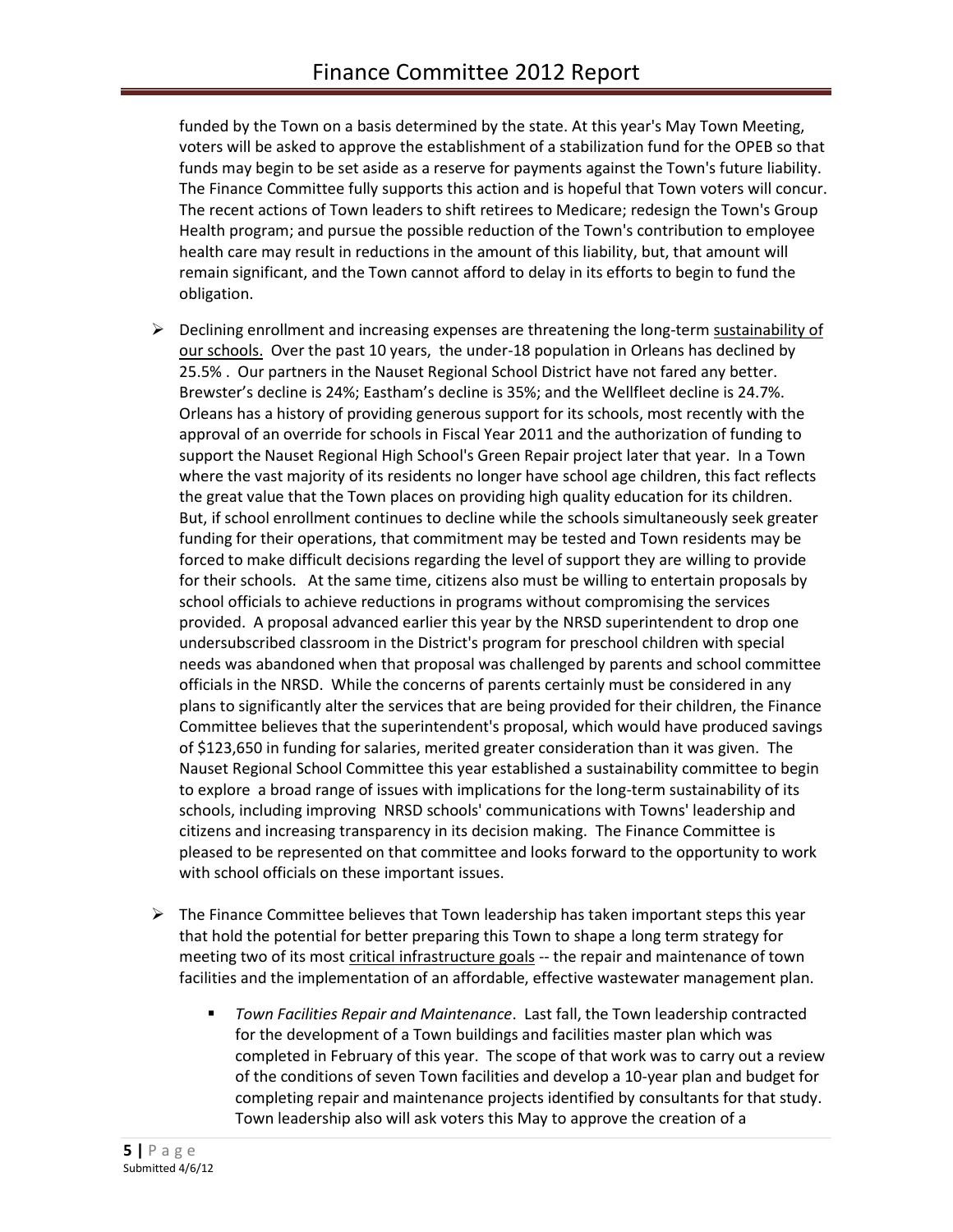stabilization fund for the purposes of financing building and facility maintenance and authorize an initial transfer of \$365,000 into that fund. While the Finance Committee would have liked to have seen the scope of the study encompass all facilities owned by the Town, that work nevertheless has provided the Town with invaluable information for its consideration in moving forward to address the infrastructure improvement issues in the buildings that were examined. But, in the Finance Committee's view, the most important work is yet to be done. The Committee believes that the Board of Selectmen should turn their attention first to prioritizing repairs and maintenance needs identified in the study and targeting the most critical of those needs, in particular, those affecting the health and safety of Town citizens and employees. The Finance Committee believes further that in setting its priorities, the Board should consider the long term outlook for those buildings which were found to be in the worst condition and identified as requiring the most extensive, involved and costly repairs. The Finance Committee believes that no further substantial investments should be made in repairing any building that the Town may abandon in the near term. Finally, the Finance Committee supports the creation of a building and maintenance stabilization fund and is hopeful that that Town voters see fit to approve this proposal in May. At the same time, the Finance Committee would object strongly to the use of any monies deposited in the stabilization fund this year to supplant funds that have been designated for facilities repairs and maintenance in the Fiscal Year 2013 Town budget. Every effort should be made in this critical transition year for this important infrastructure initiative to direct as many dollars to improving the condition of Town facilities as available resources permit.

 *Wastewater Management Planning*. For Orleans citizens, few issues rank higher on their list of priorities for attention by its Town government than actions aimed at preserving the health of the Town's natural resources. For nearly a decade and a half, Orleans has been engaged in the development of a comprehensive wastewater management plan (CWMP) and follow-up activities to move that plan toward implementation. The release of the draft CWMP in the spring of 2009 initiated community-wide discussions concerning the potential cost of that project and its financial implications for Town homeowners as well as several citizen-initiated reviews of the conditions of Orleans water bodies and alternative strategies for meeting water quality improvement targets. Most recently, the Board of Selectmen contracted this past fall for a technical review and cost analysis of comprehensive wastewater management plan options, which report is scheduled for completion in July of this year. Next fall, the Town is planning to hold a Special Town Meeting specifically to address matters related to wastewater plan implementation.

While some may view activities directed at reassessing the Town's wastewater management strategy, as unnecessary or counterproductive, the Finance Committee believes that collectively these activities have promoted a healthy and productive second look at what will prove to be the largest capital investment the Town will ever make. Time has passed since the CWMP was completed, conditions have changed, and the advent of new technologies has broadened the array of options available for meeting municipal wastewater management goals. Evidence is growing that the targets set for water quality improvement for Town water bodies on which the CWMP was based should be revisited and that there may be more efficient and